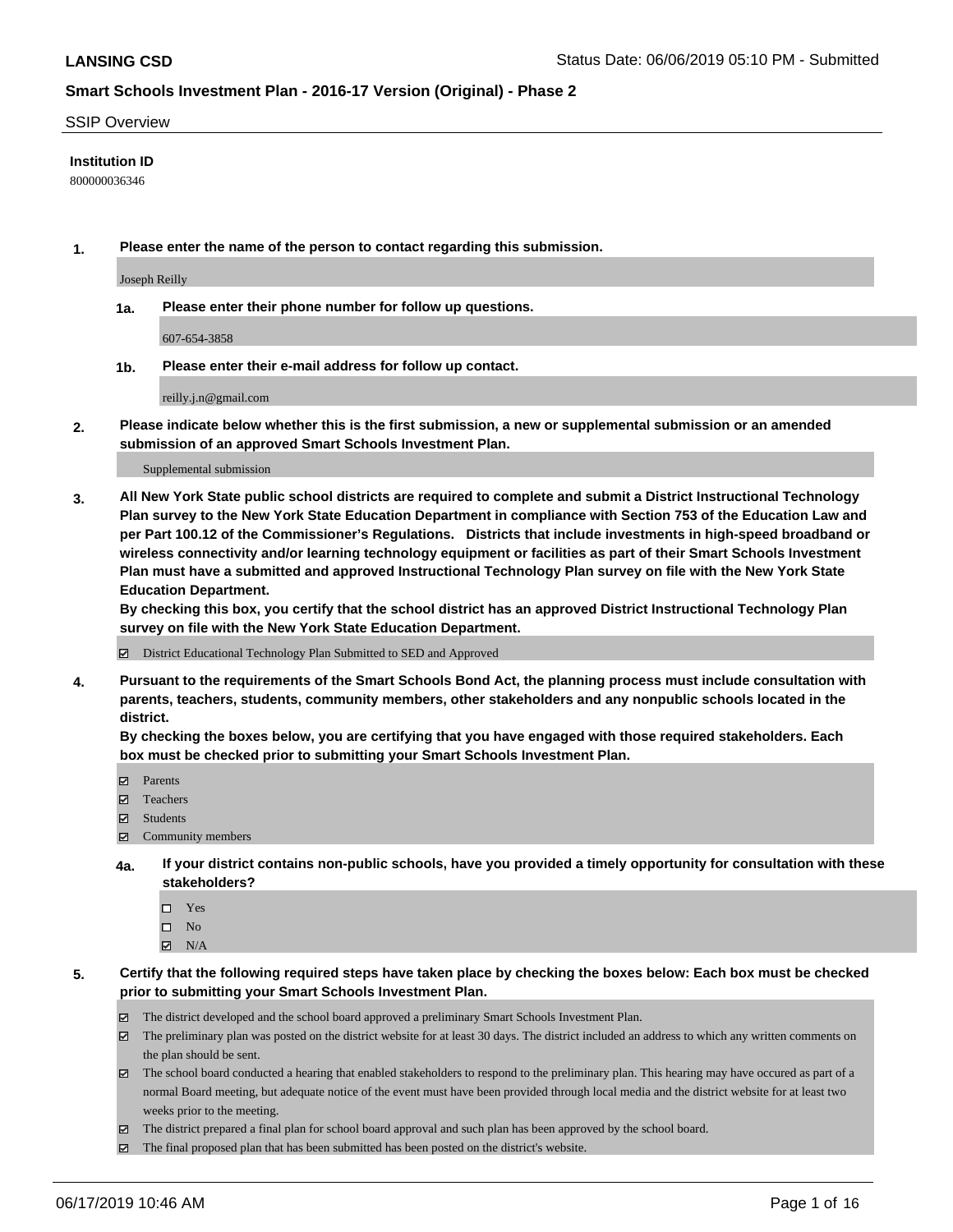SSIP Overview

**5a. Please upload the proposed Smart Schools Investment Plan (SSIP) that was posted on the district's website, along with any supporting materials. Note that this should be different than your recently submitted Educational Technology Survey. The Final SSIP, as approved by the School Board, should also be posted on the website and remain there during the course of the projects contained therein.**

Lansing\_Preliminary\_Plan\_for\_BoE.pdf

**5b. Enter the webpage address where the final Smart Schools Investment Plan is posted. The Plan should remain posted for the life of the included projects.**

http://www.lansingschools.org/tfiles/folder1642/Lansing%20Presentation%20Smart%20Schools.pdf

**6. Please enter an estimate of the total number of students and staff that will benefit from this Smart Schools Investment Plan based on the cumulative projects submitted to date.**

1,156

**7. An LEA/School District may partner with one or more other LEA/School Districts to form a consortium to pool Smart Schools Bond Act funds for a project that meets all other Smart School Bond Act requirements. Each school district participating in the consortium will need to file an approved Smart Schools Investment Plan for the project and submit a signed Memorandum of Understanding that sets forth the details of the consortium including the roles of each respective district.**

 $\Box$  The district plans to participate in a consortium to partner with other school district(s) to implement a Smart Schools project.

### **8. Please enter the name and 6-digit SED Code for each LEA/School District participating in the Consortium.**

| <b>Partner LEA/District</b> | <b>ISED BEDS Code</b> |
|-----------------------------|-----------------------|
| (No Response)               | (No Response)         |

#### **9. Please upload a signed Memorandum of Understanding with all of the participating Consortium partners.**

(No Response)

**10. Your district's Smart Schools Bond Act Allocation is:**

\$680,889

**11. Enter the budget sub-allocations by category that you are submitting for approval at this time. If you are not budgeting SSBA funds for a category, please enter 0 (zero.) If the value entered is \$0, you will not be required to complete that survey question.**

|                                       | Sub-<br>Allocations |
|---------------------------------------|---------------------|
| <b>School Connectivity</b>            | $\mathbf 0$         |
| Connectivity Projects for Communities | $\overline{0}$      |
| <b>Classroom Technology</b>           | 0                   |
| Pre-Kindergarten Classrooms           | $\Omega$            |
| Replace Transportable Classrooms      | $\Omega$            |
| High-Tech Security Features           | 331,691             |
| Totals:                               | 331,691             |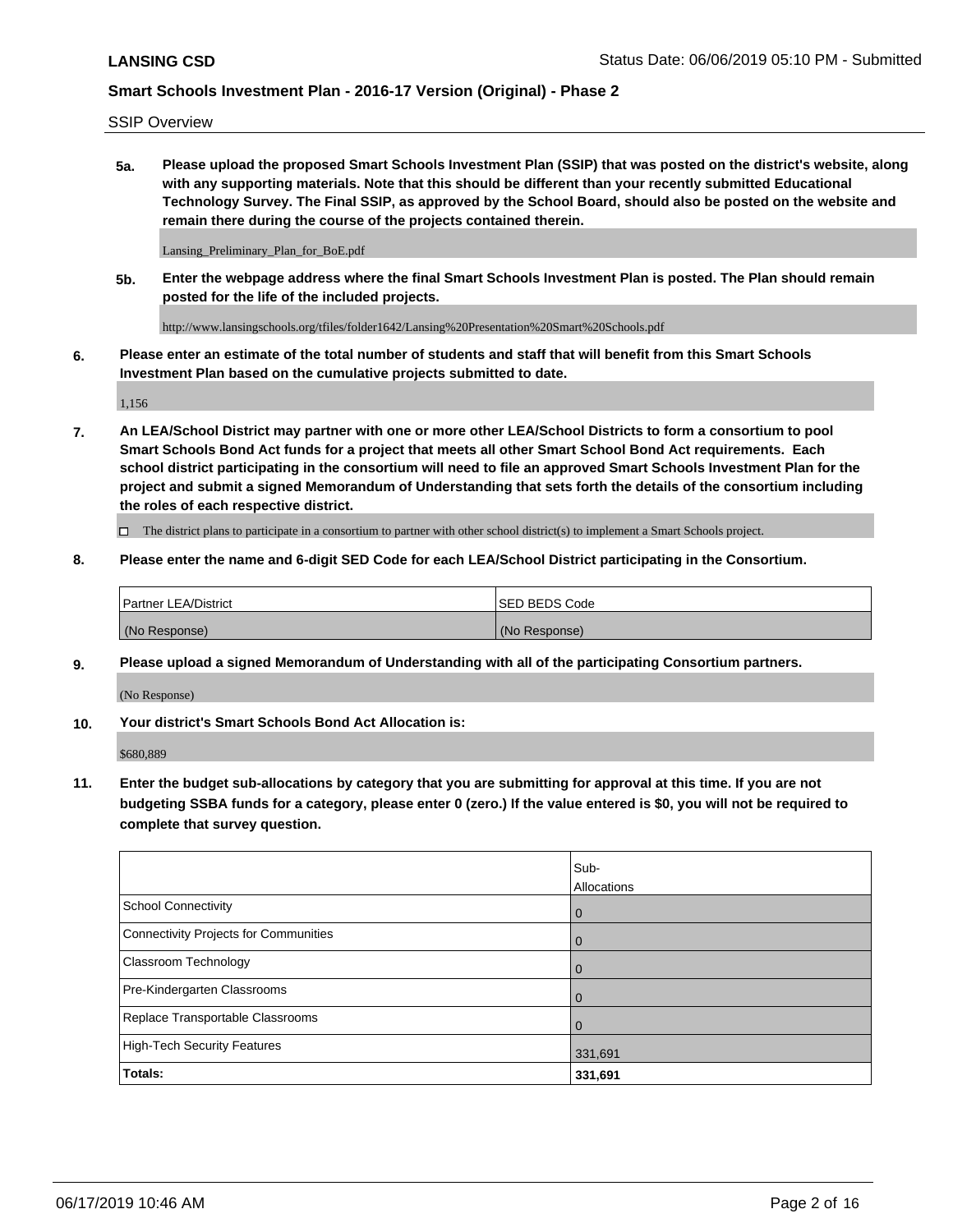School Connectivity

- **1. In order for students and faculty to receive the maximum benefit from the technology made available under the Smart Schools Bond Act, their school buildings must possess sufficient connectivity infrastructure to ensure that devices can be used during the school day. Smart Schools Investment Plans must demonstrate that:**
	- **• sufficient infrastructure that meets the Federal Communications Commission's 100 Mbps per 1,000 students standard currently exists in the buildings where new devices will be deployed, or**
	- **• is a planned use of a portion of Smart Schools Bond Act funds, or**
	- **• is under development through another funding source.**

**Smart Schools Bond Act funds used for technology infrastructure or classroom technology investments must increase the number of school buildings that meet or exceed the minimum speed standard of 100 Mbps per 1,000 students and staff within 12 months. This standard may be met on either a contracted 24/7 firm service or a "burstable" capability. If the standard is met under the burstable criteria, it must be:**

**1. Specifically codified in a service contract with a provider, and**

**2. Guaranteed to be available to all students and devices as needed, particularly during periods of high demand, such as computer-based testing (CBT) periods.**

**Please describe how your district already meets or is planning to meet this standard within 12 months of plan submission.**

(No Response)

**1a. If a district believes that it will be impossible to meet this standard within 12 months, it may apply for a waiver of this requirement, as described on the Smart Schools website. The waiver must be filed and approved by SED prior to submitting this survey.**

 $\Box$  By checking this box, you are certifying that the school district has an approved waiver of this requirement on file with the New York State Education Department.

### **2. Connectivity Speed Calculator (Required)**

|                         | l Number of<br>Students | Multiply by<br>100 Kbps | Divide by 1000 Current Speed<br>to Convert to<br>Required<br>l Speed in Mb | lin Mb           | Expected<br>Speed to be<br>Attained Within   Required<br>12 Months | <b>Expected Date</b><br>When<br>Speed Will be<br>Met |
|-------------------------|-------------------------|-------------------------|----------------------------------------------------------------------------|------------------|--------------------------------------------------------------------|------------------------------------------------------|
| <b>Calculated Speed</b> | (No<br>Response)        | (No Response)           | (No<br>Response)                                                           | (No<br>Response) | (No<br>Response)                                                   | (No<br>Response)                                     |

**3. Describe how you intend to use Smart Schools Bond Act funds for high-speed broadband and/or wireless connectivity projects in school buildings.**

(No Response)

**4. Describe the linkage between the district's District Instructional Technology Plan and the proposed projects. (There should be a link between your response to this question and your response to Question 1 in Part E. Curriculum and Instruction "What are the district's plans to use digital connectivity and technology to improve teaching and learning?)**

(No Response)

**5. If the district wishes to have students and staff access the Internet from wireless devices within the school building, or in close proximity to it, it must first ensure that it has a robust Wi-Fi network in place that has sufficient bandwidth to meet user demand.**

**Please describe how you have quantified this demand and how you plan to meet this demand.**

(No Response)

**6. As indicated on Page 5 of the guidance, the Office of Facilities Planning will have to conduct a preliminary review**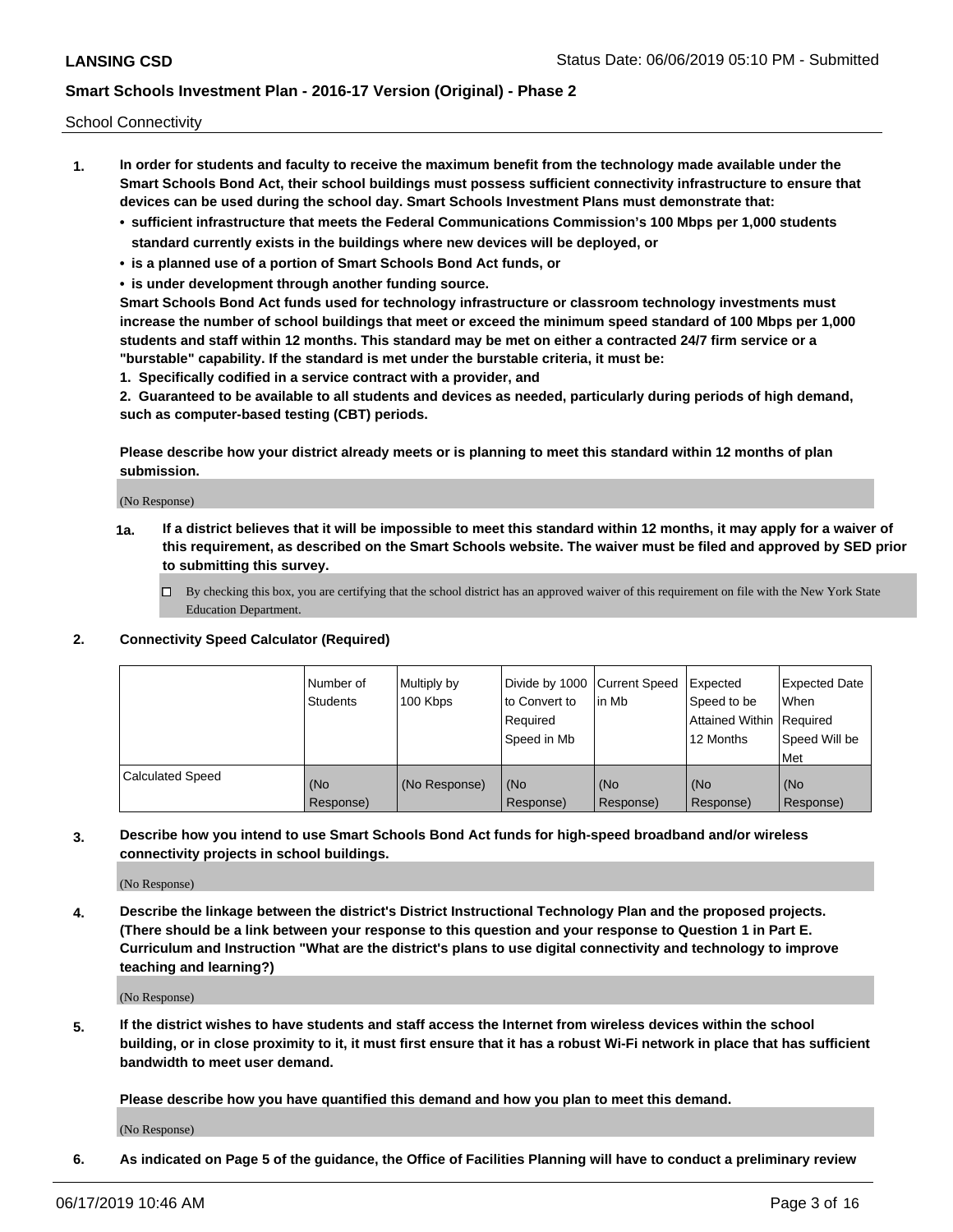School Connectivity

**of all capital projects, including connectivity projects.**

**Please indicate on a separate row each project number given to you by the Office of Facilities Planning.**

| Project Number |  |
|----------------|--|
|                |  |
| (No Response)  |  |
|                |  |

**7. Certain high-tech security and connectivity infrastructure projects may be eligible for an expedited review process as determined by the Office of Facilities Planning.**

**Was your project deemed eligible for streamlined review?**

(No Response)

**8. Include the name and license number of the architect or engineer of record.**

| Name          | License Number |
|---------------|----------------|
| (No Response) | (No Response)  |

**9. If you are submitting an allocation for School Connectivity complete this table. Note that the calculated Total at the bottom of the table must equal the Total allocation for this category that you entered in the SSIP Overview overall budget.** 

|                                            | Sub-          |
|--------------------------------------------|---------------|
|                                            | Allocation    |
| Network/Access Costs                       | (No Response) |
| <b>Outside Plant Costs</b>                 | (No Response) |
| School Internal Connections and Components | (No Response) |
| <b>Professional Services</b>               | (No Response) |
| Testing                                    | (No Response) |
| <b>Other Upfront Costs</b>                 | (No Response) |
| <b>Other Costs</b>                         | (No Response) |
| Totals:                                    | 0             |

**10. Please detail the type, quantity, per unit cost and total cost of the eligible items under each sub-category. This is especially important for any expenditures listed under the "Other" category. All expenditures must be eligible for tax-exempt financing to be reimbursed through the SSBA. Sufficient detail must be provided so that we can verify this is the case. If you have any questions, please contact us directly through smartschools@nysed.gov. NOTE: Wireless Access Points should be included in this category, not under Classroom Educational Technology, except those that will be loaned/purchased for nonpublic schools.**

| Select the allowable expenditure | Item to be purchased | Quantity      | Cost per Item | <b>Total Cost</b> |
|----------------------------------|----------------------|---------------|---------------|-------------------|
| type.                            |                      |               |               |                   |
| Repeat to add another item under |                      |               |               |                   |
| each type.                       |                      |               |               |                   |
| (No Response)                    | (No Response)        | (No Response) | (No Response) | (No Response)     |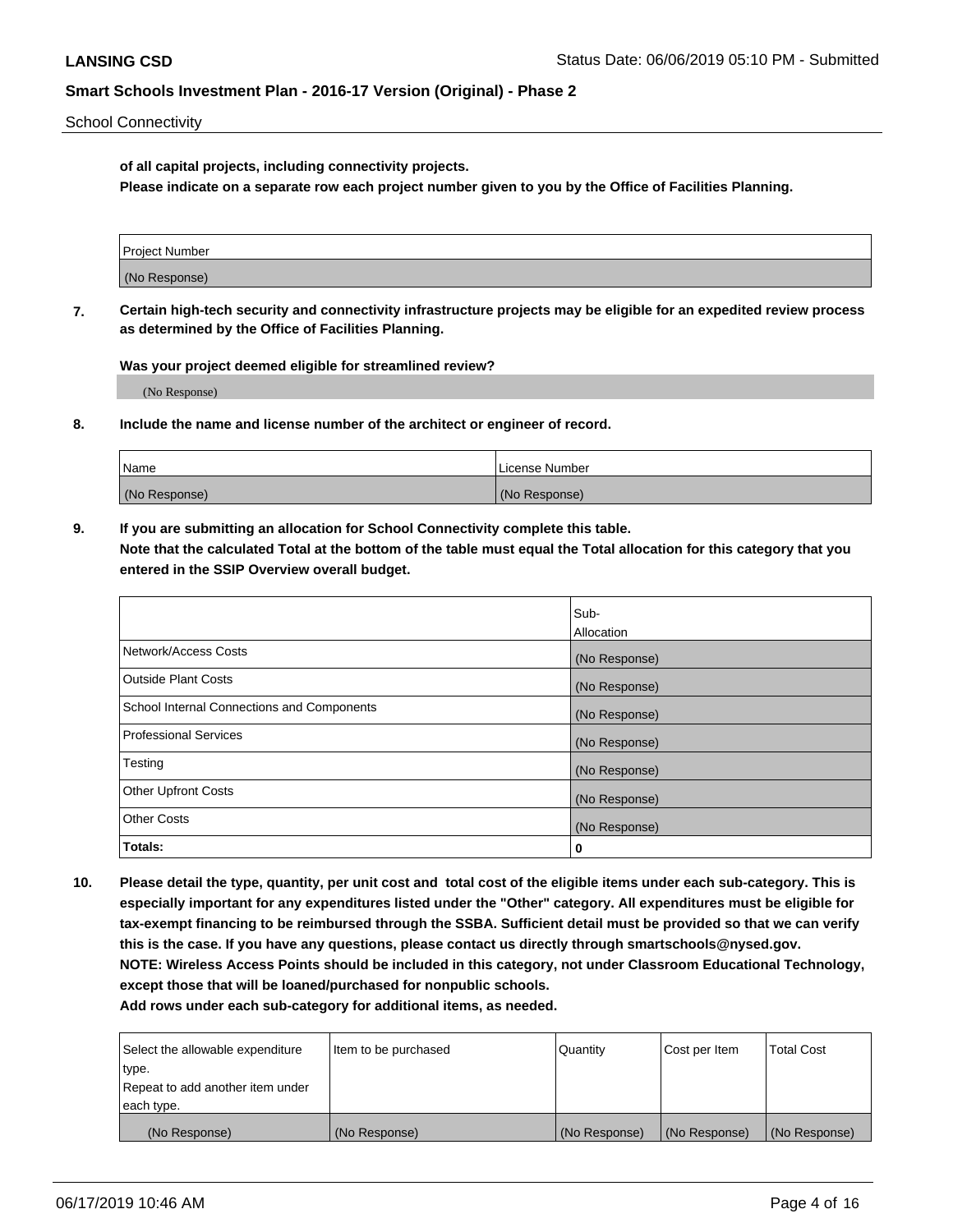Community Connectivity (Broadband and Wireless)

**1. Describe how you intend to use Smart Schools Bond Act funds for high-speed broadband and/or wireless connectivity projects in the community.**

(No Response)

**2. Please describe how the proposed project(s) will promote student achievement and increase student and/or staff access to the Internet in a manner that enhances student learning and/or instruction outside of the school day and/or school building.**

(No Response)

**3. Community connectivity projects must comply with all the necessary local building codes and regulations (building and related permits are not required prior to plan submission).**

 $\Box$  I certify that we will comply with all the necessary local building codes and regulations.

**4. Please describe the physical location of the proposed investment.**

(No Response)

**5. Please provide the initial list of partners participating in the Community Connectivity Broadband Project, along with their Federal Tax Identification (Employer Identification) number.**

| <b>Project Partners</b> | Federal ID#   |
|-------------------------|---------------|
| (No Response)           | (No Response) |

**6. If you are submitting an allocation for Community Connectivity, complete this table.**

**Note that the calculated Total at the bottom of the table must equal the Total allocation for this category that you entered in the SSIP Overview overall budget.**

|                                    | Sub-Allocation |
|------------------------------------|----------------|
| Network/Access Costs               | (No Response)  |
| <b>Outside Plant Costs</b>         | (No Response)  |
| <b>Tower Costs</b>                 | (No Response)  |
| <b>Customer Premises Equipment</b> | (No Response)  |
| <b>Professional Services</b>       | (No Response)  |
| Testing                            | (No Response)  |
| <b>Other Upfront Costs</b>         | (No Response)  |
| <b>Other Costs</b>                 | (No Response)  |
| Totals:                            | 0              |

**7. Please detail the type, quantity, per unit cost and total cost of the eligible items under each sub-category. This is especially important for any expenditures listed under the "Other" category. All expenditures must be capital-bond eligible to be reimbursed through the SSBA. If you have any questions, please contact us directly through smartschools@nysed.gov.**

| Select the allowable expenditure | Item to be purchased | Quantity      | Cost per Item | <b>Total Cost</b> |
|----------------------------------|----------------------|---------------|---------------|-------------------|
| type.                            |                      |               |               |                   |
| Repeat to add another item under |                      |               |               |                   |
| each type.                       |                      |               |               |                   |
| (No Response)                    | (No Response)        | (No Response) | (No Response) | (No Response)     |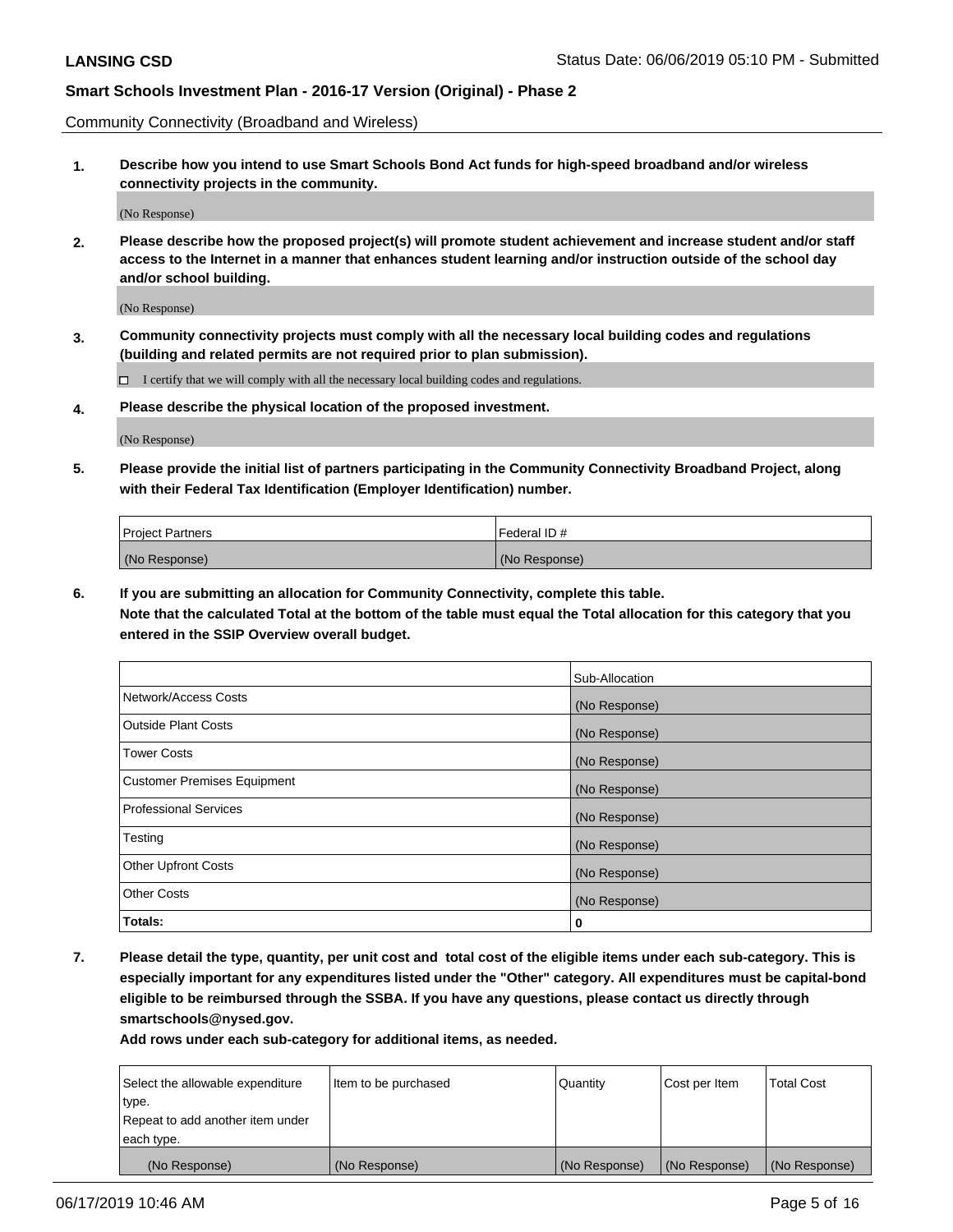### Classroom Learning Technology

**1. In order for students and faculty to receive the maximum benefit from the technology made available under the Smart Schools Bond Act, their school buildings must possess sufficient connectivity infrastructure to ensure that devices can be used during the school day. Smart Schools Investment Plans must demonstrate that sufficient infrastructure that meets the Federal Communications Commission's 100 Mbps per 1,000 students standard currently exists in the buildings where new devices will be deployed, or is a planned use of a portion of Smart Schools Bond Act funds, or is under development through another funding source. Smart Schools Bond Act funds used for technology infrastructure or classroom technology investments must increase the number of school buildings that meet or exceed the minimum speed standard of 100 Mbps per 1,000**

**students and staff within 12 months. This standard may be met on either a contracted 24/7 firm service or a "burstable" capability. If the standard is met under the burstable criteria, it must be:**

**1. Specifically codified in a service contract with a provider, and**

**2. Guaranteed to be available to all students and devices as needed, particularly during periods of high demand, such as computer-based testing (CBT) periods.**

**Please describe how your district already meets or is planning to meet this standard within 12 months of plan submission.**

(No Response)

- **1a. If a district believes that it will be impossible to meet this standard within 12 months, it may apply for a waiver of this requirement, as described on the Smart Schools website. The waiver must be filed and approved by SED prior to submitting this survey.**
	- By checking this box, you are certifying that the school district has an approved waiver of this requirement on file with the New York State Education Department.

### **2. Connectivity Speed Calculator (Required)**

|                         | I Number of<br>Students | Multiply by<br>100 Kbps | to Convert to<br>Required<br>Speed in Mb | Divide by 1000 Current Speed Expected<br>lin Mb | Speed to be<br>Attained Within Required<br>12 Months | <b>Expected Date</b><br>When<br>Speed Will be<br>Met |
|-------------------------|-------------------------|-------------------------|------------------------------------------|-------------------------------------------------|------------------------------------------------------|------------------------------------------------------|
| <b>Calculated Speed</b> | (No<br>Response)        | (No Response)           | (No<br>Response)                         | (No<br>Response)                                | (No<br>Response)                                     | (No<br>Response)                                     |

**3. If the district wishes to have students and staff access the Internet from wireless devices within the school building, or in close proximity to it, it must first ensure that it has a robust Wi-Fi network in place that has sufficient bandwidth to meet user demand.**

**Please describe how you have quantified this demand and how you plan to meet this demand.**

(No Response)

**4. All New York State public school districts are required to complete and submit an Instructional Technology Plan survey to the New York State Education Department in compliance with Section 753 of the Education Law and per Part 100.12 of the Commissioner's Regulations.**

**Districts that include educational technology purchases as part of their Smart Schools Investment Plan must have a submitted and approved Instructional Technology Plan survey on file with the New York State Education Department.**

- $\Box$  By checking this box, you are certifying that the school district has an approved Instructional Technology Plan survey on file with the New York State Education Department.
- **5. Describe the devices you intend to purchase and their compatibility with existing or planned platforms or systems. Specifically address the adequacy of each facility's electrical, HVAC and other infrastructure necessary to install and support the operation of the planned technology.**

(No Response)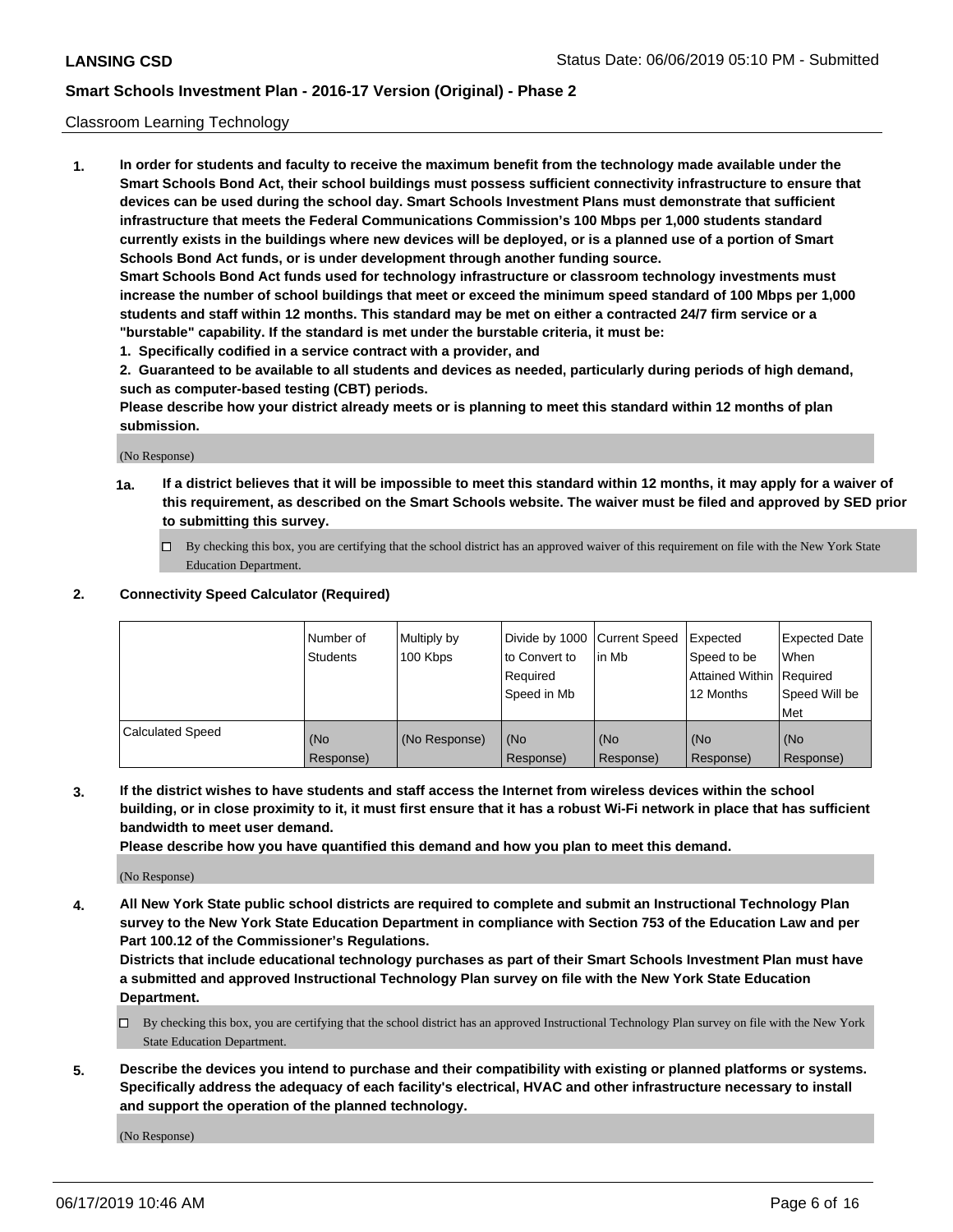#### Classroom Learning Technology

- **6. Describe how the proposed technology purchases will:**
	- **> enhance differentiated instruction;**
	- **> expand student learning inside and outside the classroom;**
	- **> benefit students with disabilities and English language learners; and**
	- **> contribute to the reduction of other learning gaps that have been identified within the district.**

**The expectation is that districts will place a priority on addressing the needs of students who struggle to succeed in a rigorous curriculum. Responses in this section should specifically address this concern and align with the district's Instructional Technology Plan (in particular Question 2 of E. Curriculum and Instruction: "Does the district's instructional technology plan address the needs of students with disabilities to ensure equitable access to instruction, materials and assessments?" and Question 3 of the same section: "Does the district's instructional technology plan address the provision of assistive technology specifically for students with disabilities to ensure access to and participation in the general curriculum?"**

(No Response)

**7. Where appropriate, describe how the proposed technology purchases will enhance ongoing communication with parents and other stakeholders and help the district facilitate technology-based regional partnerships, including distance learning and other efforts.**

(No Response)

**8. Describe the district's plan to provide professional development to ensure that administrators, teachers and staff can employ the technology purchased to enhance instruction successfully.**

**Note: This response should be aligned and expanded upon in accordance with your district's response to Question 1 of F. Professional Development of your Instructional Technology Plan: "Please provide a summary of professional development offered to teachers and staff, for the time period covered by this plan, to support technology to enhance teaching and learning. Please include topics, audience and method of delivery within your summary."**

(No Response)

- **9. Districts must contact the SUNY/CUNY teacher preparation program that supplies the largest number of the district's new teachers to request advice on innovative uses and best practices at the intersection of pedagogy and educational technology.**
	- By checking this box, you certify that you have contacted the SUNY/CUNY teacher preparation program that supplies the largest number of your new teachers to request advice on these issues.
	- **9a. Please enter the name of the SUNY or CUNY Institution that you contacted.**

(No Response)

**9b. Enter the primary Institution phone number.**

(No Response)

**9c. Enter the name of the contact person with whom you consulted and/or will be collaborating with on innovative uses of technology and best practices.**

(No Response)

**10. A district whose Smart Schools Investment Plan proposes the purchase of technology devices and other hardware must account for nonpublic schools in the district.**

**Are there nonpublic schools within your school district?**

Yes

 $\square$  No

**11. Nonpublic Classroom Technology Loan Calculator**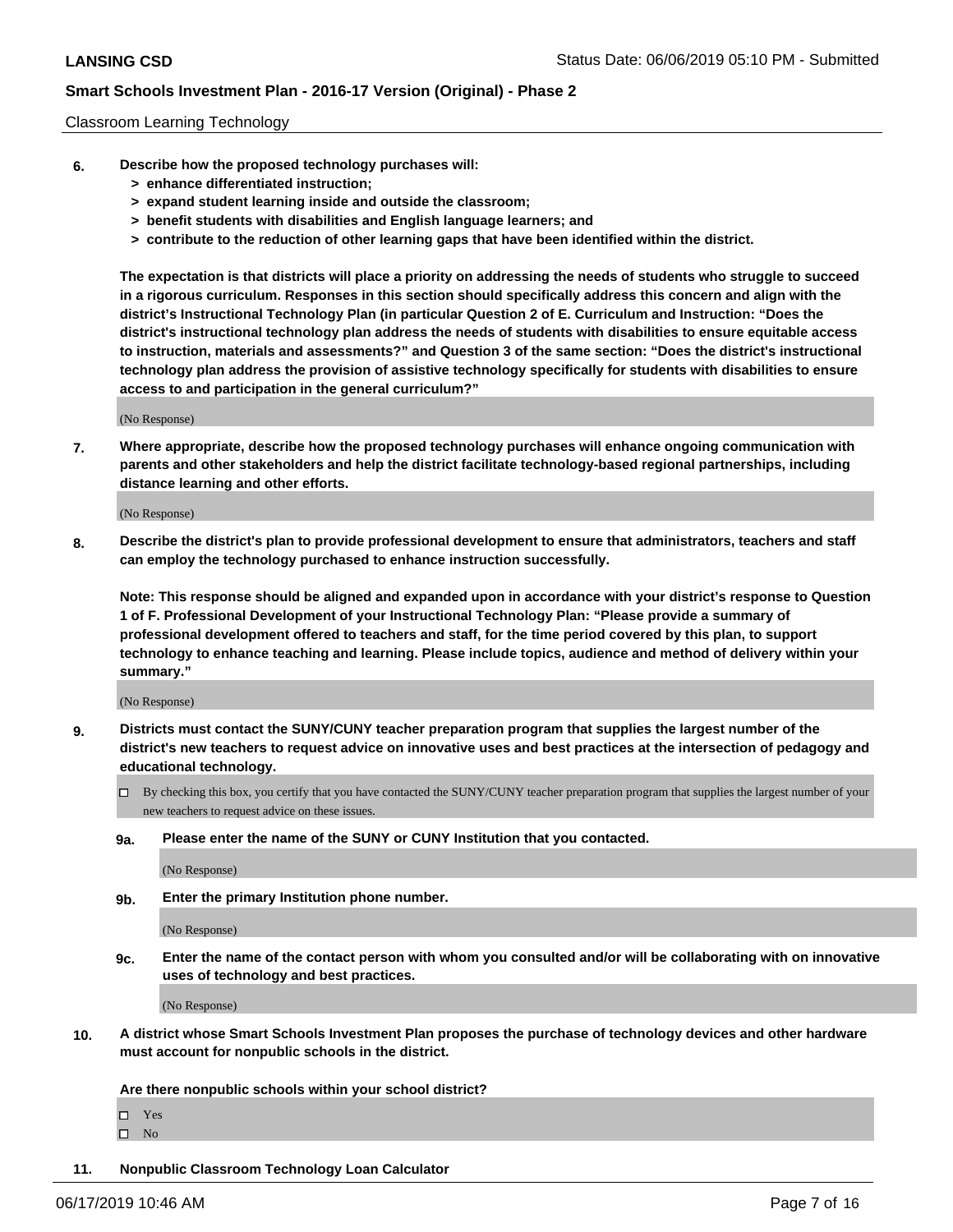### Classroom Learning Technology

**The Smart Schools Bond Act provides that any Classroom Learning Technology purchases made using Smart Schools funds shall be lent, upon request, to nonpublic schools in the district. However, no school district shall be required to loan technology in amounts greater than the total obtained and spent on technology pursuant to the Smart Schools Bond Act and the value of such loan may not exceed the total of \$250 multiplied by the nonpublic school enrollment in the base year at the time of enactment. See:**

**http://www.p12.nysed.gov/mgtserv/smart\_schools/docs/Smart\_Schools\_Bond\_Act\_Guidance\_04.27.15\_Final.pdf.**

|                                       | 1. Classroom<br>Technology<br>Sub-allocation | 2. Public<br>l Enrollment<br>$(2014-15)$ | l 3. Nonpublic<br>l Enrollment<br>$(2014 - 15)$ | l 4. Sum of<br>Public and<br>l Nonpublic<br>Enrollment                                        | 15. Total Per<br>Pupil Sub-<br>l allocation | l 6. Total<br>Nonpublic Loan<br>Amount |
|---------------------------------------|----------------------------------------------|------------------------------------------|-------------------------------------------------|-----------------------------------------------------------------------------------------------|---------------------------------------------|----------------------------------------|
| Calculated Nonpublic Loan<br>l Amount |                                              |                                          |                                                 | (No Response)   (No Response)   (No Response)   (No Response)   (No Response)   (No Response) |                                             |                                        |

**12. To ensure the sustainability of technology purchases made with Smart Schools funds, districts must demonstrate a long-term plan to maintain and replace technology purchases supported by Smart Schools Bond Act funds. This sustainability plan shall demonstrate a district's capacity to support recurring costs of use that are ineligible for Smart Schools Bond Act funding such as device maintenance, technical support, Internet and wireless fees, maintenance of hotspots, staff professional development, building maintenance and the replacement of incidental items. Further, such a sustainability plan shall include a long-term plan for the replacement of purchased devices and equipment at the end of their useful life with other funding sources.**

 $\Box$  By checking this box, you certify that the district has a sustainability plan as described above.

**13. Districts must ensure that devices purchased with Smart Schools Bond funds will be distributed, prepared for use, maintained and supported appropriately. Districts must maintain detailed device inventories in accordance with generally accepted accounting principles.**

By checking this box, you certify that the district has a distribution and inventory management plan and system in place.

**14. If you are submitting an allocation for Classroom Learning Technology complete this table. Note that the calculated Total at the bottom of the table must equal the Total allocation for this category that you entered in the SSIP Overview overall budget.**

|                          | Sub-Allocation |
|--------------------------|----------------|
| Interactive Whiteboards  | (No Response)  |
| Computer Servers         | (No Response)  |
| <b>Desktop Computers</b> | (No Response)  |
| Laptop Computers         | (No Response)  |
| <b>Tablet Computers</b>  | (No Response)  |
| <b>Other Costs</b>       | (No Response)  |
| Totals:                  | 0              |

**15. Please detail the type, quantity, per unit cost and total cost of the eligible items under each sub-category. This is especially important for any expenditures listed under the "Other" category. All expenditures must be capital-bond eligible to be reimbursed through the SSBA. If you have any questions, please contact us directly through smartschools@nysed.gov.**

**Please specify in the "Item to be Purchased" field which specific expenditures and items are planned to meet the district's nonpublic loan requirement, if applicable.**

**NOTE: Wireless Access Points that will be loaned/purchased for nonpublic schools should ONLY be included in this category, not under School Connectivity, where public school districts would list them.**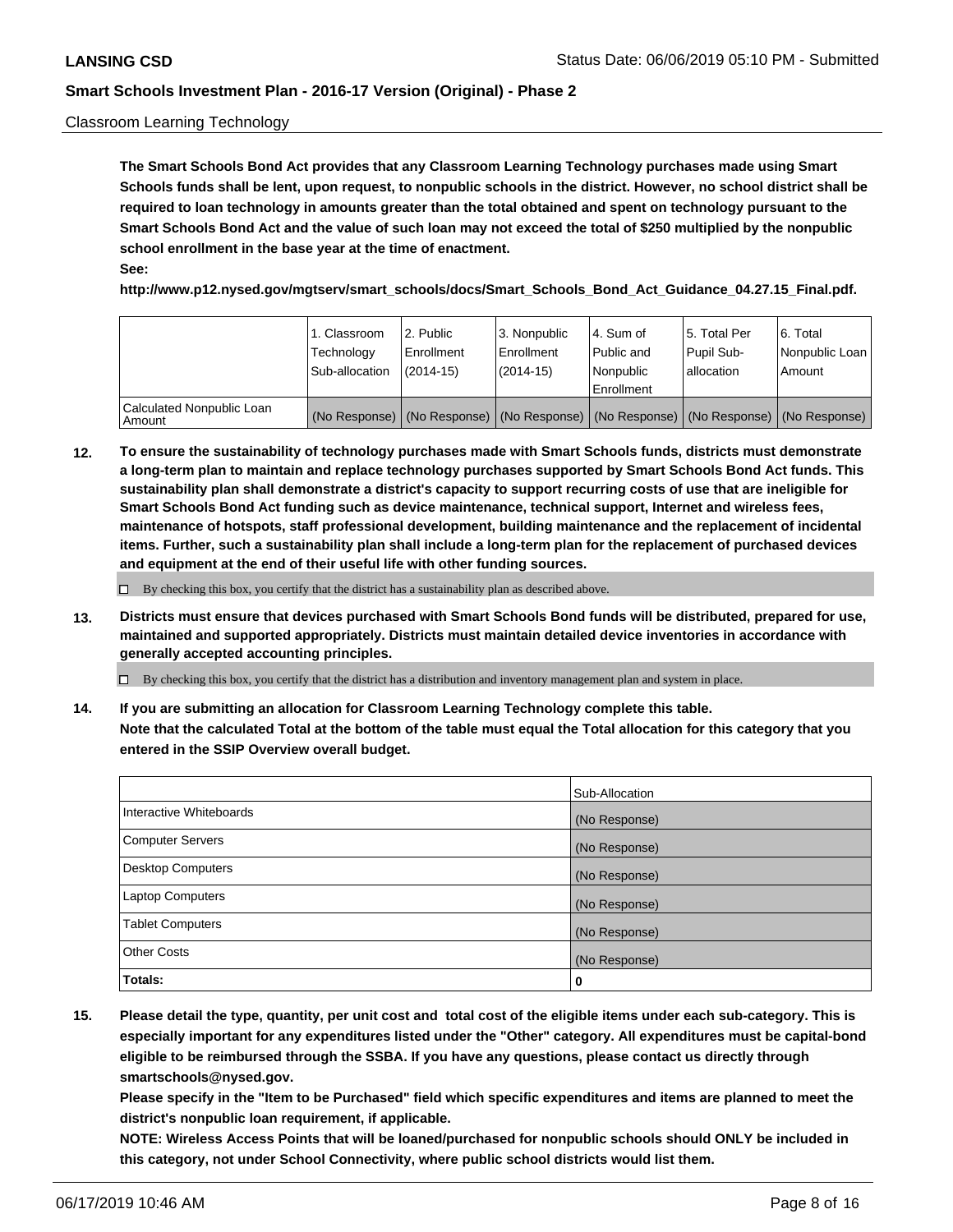Classroom Learning Technology

| Select the allowable expenditure | Iltem to be Purchased | Quantity      | Cost per Item | <b>Total Cost</b> |
|----------------------------------|-----------------------|---------------|---------------|-------------------|
| type.                            |                       |               |               |                   |
| Repeat to add another item under |                       |               |               |                   |
| each type.                       |                       |               |               |                   |
| (No Response)                    | (No Response)         | (No Response) | (No Response) | (No Response)     |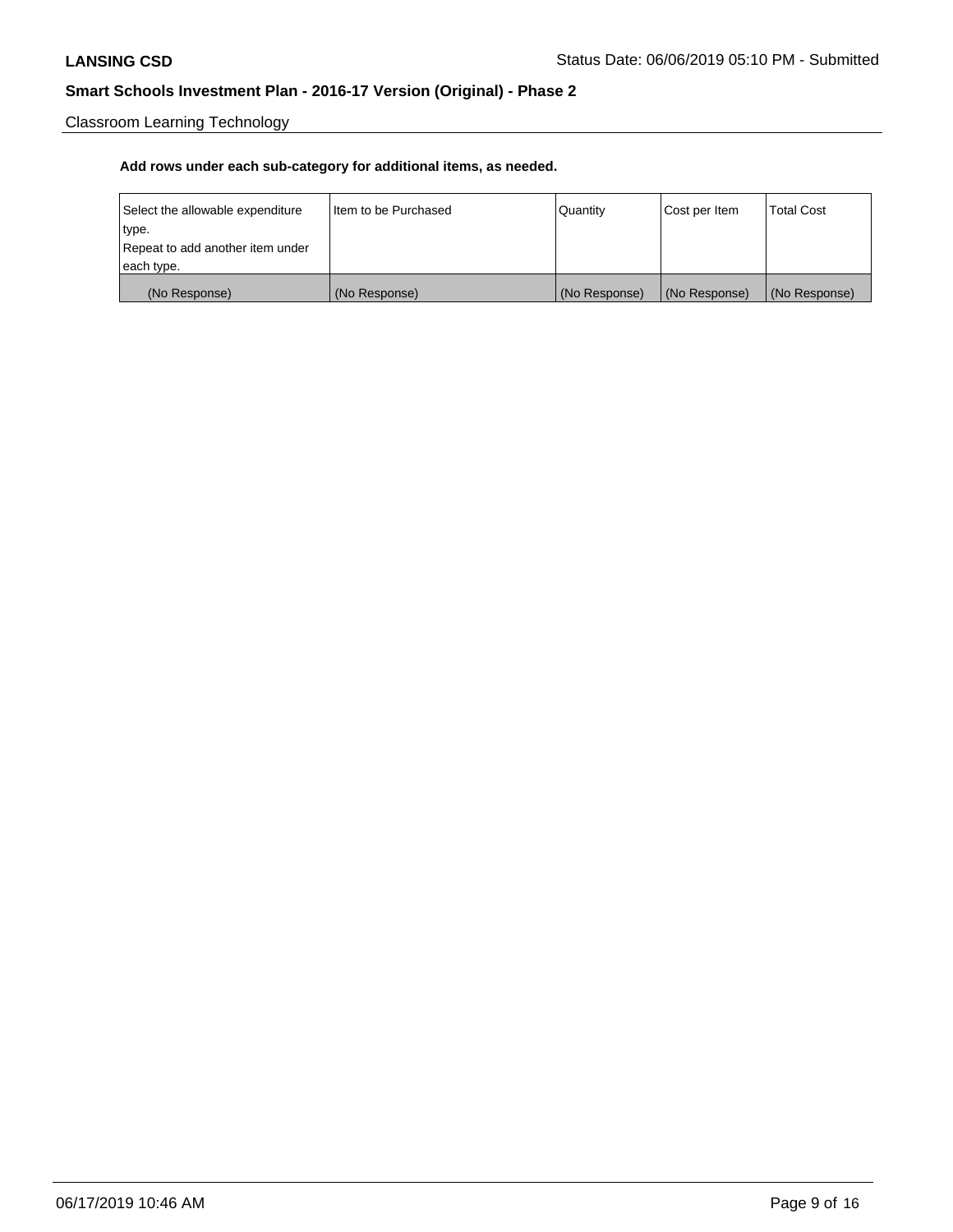#### Pre-Kindergarten Classrooms

**1. Provide information regarding how and where the district is currently serving pre-kindergarten students and justify the need for additional space with enrollment projections over 3 years.**

(No Response)

- **2. Describe the district's plan to construct, enhance or modernize education facilities to accommodate prekindergarten programs. Such plans must include:**
	- **Specific descriptions of what the district intends to do to each space;**
	- **An affirmation that pre-kindergarten classrooms will contain a minimum of 900 square feet per classroom;**
	- **The number of classrooms involved;**
	- **The approximate construction costs per classroom; and**
	- **Confirmation that the space is district-owned or has a long-term lease that exceeds the probable useful life of the improvements.**

(No Response)

**3. Smart Schools Bond Act funds may only be used for capital construction costs. Describe the type and amount of additional funds that will be required to support ineligible ongoing costs (e.g. instruction, supplies) associated with any additional pre-kindergarten classrooms that the district plans to add.**

(No Response)

**4. All plans and specifications for the erection, repair, enlargement or remodeling of school buildings in any public school district in the State must be reviewed and approved by the Commissioner. Districts that plan capital projects using their Smart Schools Bond Act funds will undergo a Preliminary Review Process by the Office of Facilities Planning.**

**Please indicate on a separate row each project number given to you by the Office of Facilities Planning.**

| Project Number |  |
|----------------|--|
| (No Response)  |  |
|                |  |

**5. If you have made an allocation for Pre-Kindergarten Classrooms, complete this table.**

**Note that the calculated Total at the bottom of the table must equal the Total allocation for this category that you entered in the SSIP Overview overall budget.**

|                                          | Sub-Allocation |
|------------------------------------------|----------------|
| Construct Pre-K Classrooms               | (No Response)  |
| Enhance/Modernize Educational Facilities | (No Response)  |
| <b>Other Costs</b>                       | (No Response)  |
| Totals:                                  | 0              |

**6. Please detail the type, quantity, per unit cost and total cost of the eligible items under each sub-category. This is especially important for any expenditures listed under the "Other" category. All expenditures must be capital-bond eligible to be reimbursed through the SSBA. If you have any questions, please contact us directly through smartschools@nysed.gov.**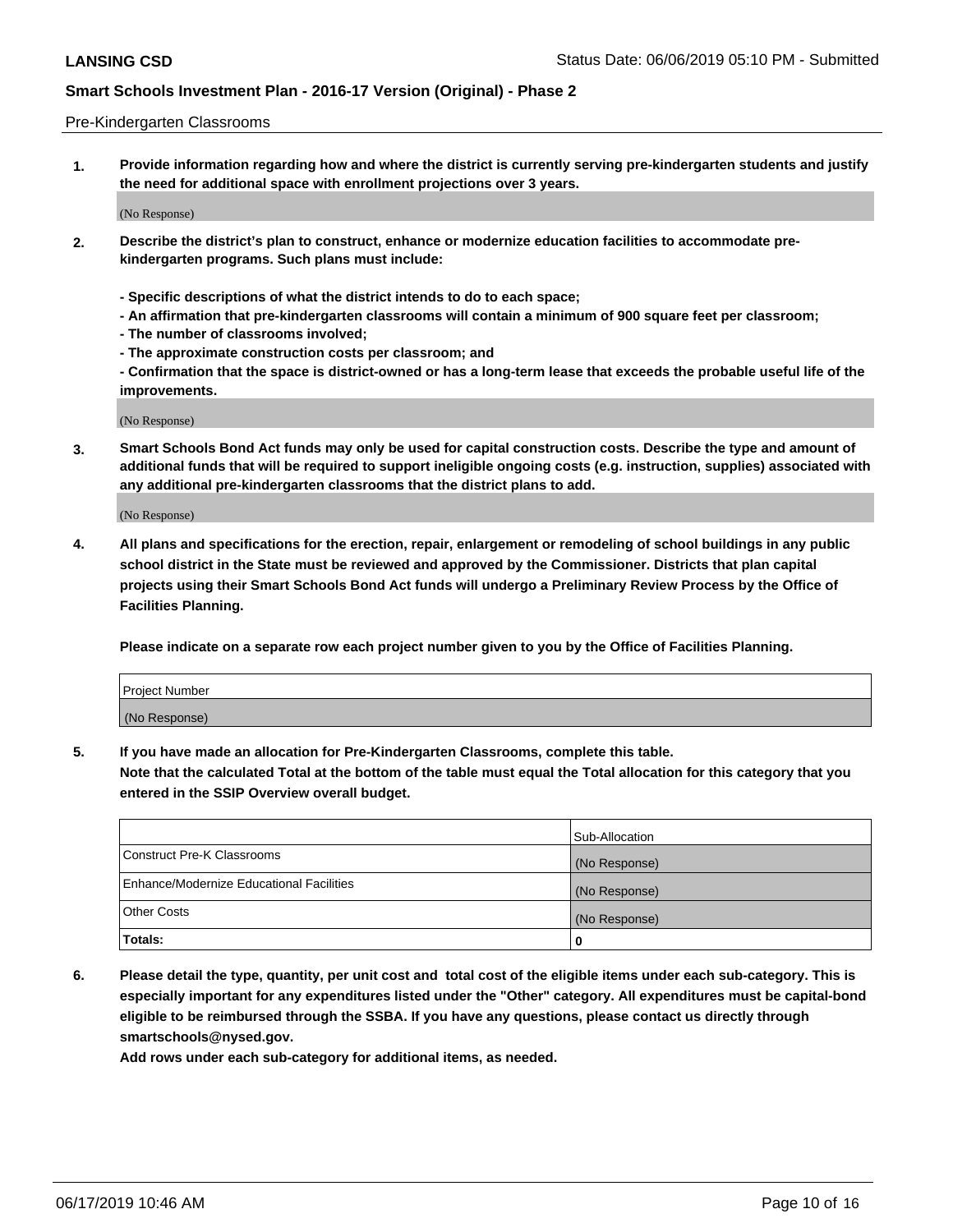Pre-Kindergarten Classrooms

| Select the allowable expenditure | Item to be purchased | Quantity      | Cost per Item | <b>Total Cost</b> |
|----------------------------------|----------------------|---------------|---------------|-------------------|
| type.                            |                      |               |               |                   |
| Repeat to add another item under |                      |               |               |                   |
| each type.                       |                      |               |               |                   |
| (No Response)                    | (No Response)        | (No Response) | (No Response) | (No Response)     |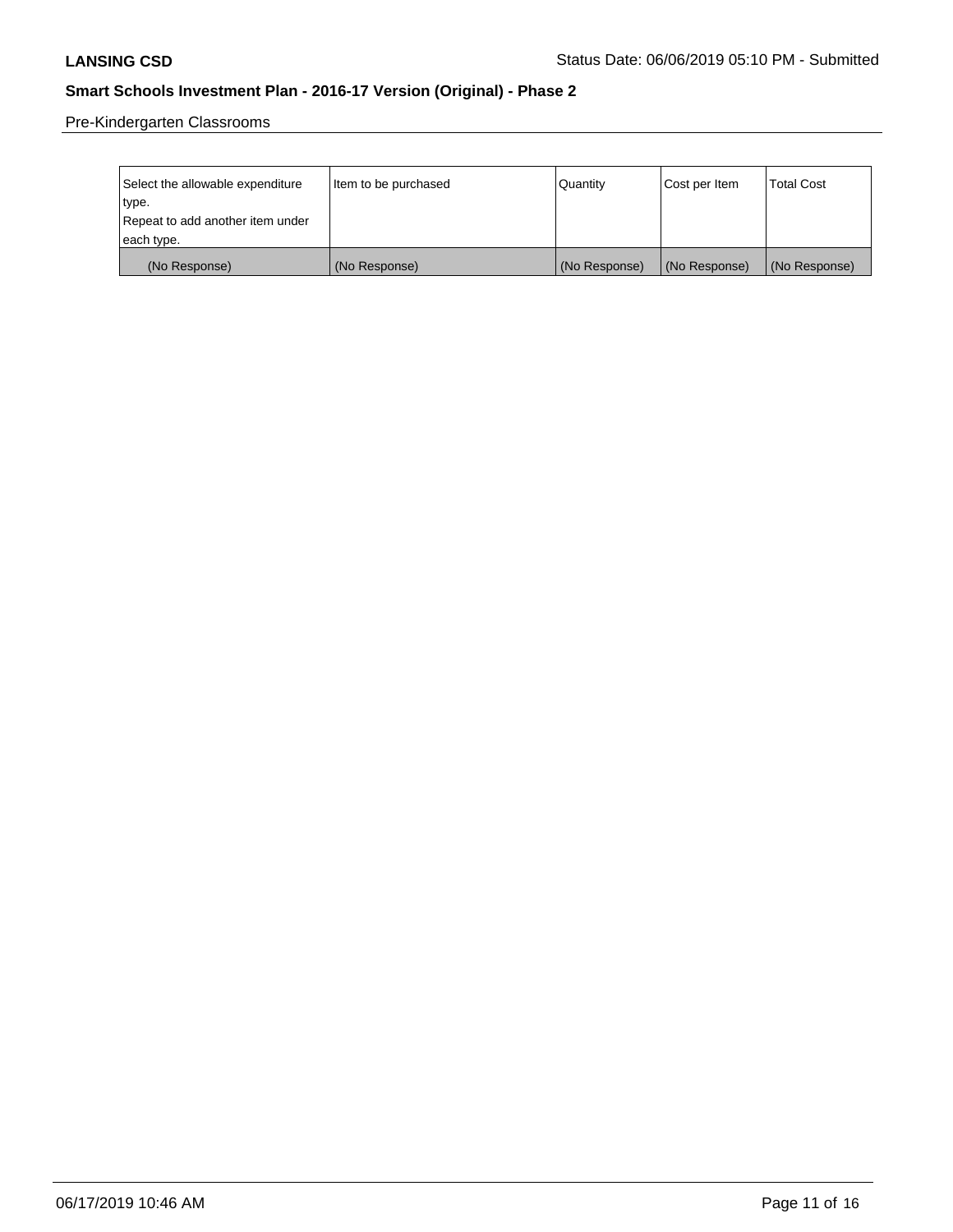Replace Transportable Classrooms

**1. Describe the district's plan to construct, enhance or modernize education facilities to provide high-quality instructional space by replacing transportable classrooms.**

(No Response)

**2. All plans and specifications for the erection, repair, enlargement or remodeling of school buildings in any public school district in the State must be reviewed and approved by the Commissioner. Districts that plan capital projects using their Smart Schools Bond Act funds will undergo a Preliminary Review Process by the Office of Facilities Planning.**

**Please indicate on a separate row each project number given to you by the Office of Facilities Planning.**

| Project Number |  |
|----------------|--|
|                |  |
|                |  |
|                |  |
|                |  |
| (No Response)  |  |
|                |  |
|                |  |
|                |  |

**3. For large projects that seek to blend Smart Schools Bond Act dollars with other funds, please note that Smart Schools Bond Act funds can be allocated on a pro rata basis depending on the number of new classrooms built that directly replace transportable classroom units.**

**If a district seeks to blend Smart Schools Bond Act dollars with other funds describe below what other funds are being used and what portion of the money will be Smart Schools Bond Act funds.**

(No Response)

**4. If you have made an allocation for Replace Transportable Classrooms, complete this table. Note that the calculated Total at the bottom of the table must equal the Total allocation for this category that you entered in the SSIP Overview overall budget.**

|                                                | Sub-Allocation |
|------------------------------------------------|----------------|
| Construct New Instructional Space              | (No Response)  |
| Enhance/Modernize Existing Instructional Space | (No Response)  |
| <b>Other Costs</b>                             | (No Response)  |
| Totals:                                        | 0              |

**5. Please detail the type, quantity, per unit cost and total cost of the eligible items under each sub-category. This is especially important for any expenditures listed under the "Other" category. All expenditures must be capital-bond eligible to be reimbursed through the SSBA. If you have any questions, please contact us directly through smartschools@nysed.gov.**

| Select the allowable expenditure | I ltem to be purchased | l Quantitv    | Cost per Item | <b>Total Cost</b> |
|----------------------------------|------------------------|---------------|---------------|-------------------|
| type.                            |                        |               |               |                   |
| Repeat to add another item under |                        |               |               |                   |
| each type.                       |                        |               |               |                   |
| (No Response)                    | (No Response)          | (No Response) | (No Response) | (No Response)     |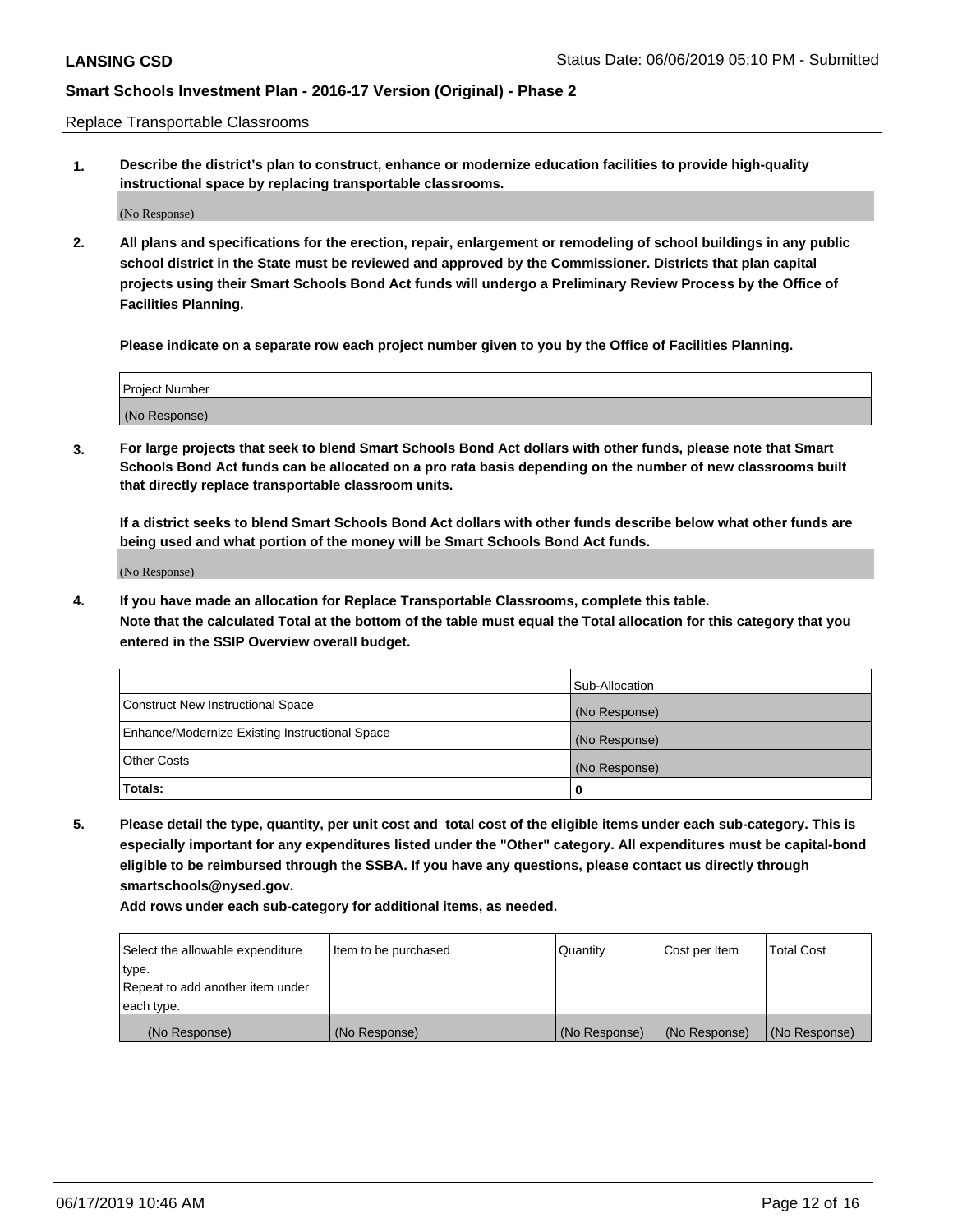### High-Tech Security Features

### **1. Describe how you intend to use Smart Schools Bond Act funds to install high-tech security features in school buildings and on school campuses.**

Lansing Central School believes that students are more successful when attending a safe and secure school. There are several components to a safe and secure school.

One of the components is reliable communication with each and every area of the buildings. Lansing Central wishes to install digital classroom displays in each of the elementary classrooms and each of the public areas in that building. These devices can communicate with the classrooms by displaying a digital message or an audible message for everyone in that location. Particularly important is that the messages can be sent to a single classroom, a group of classrooms, or a large group assembly area. Specific information for the right people at the correct time could be of critical importance in an emergency situation.

A second component that the district wishes to address with this application is video security. The district has been using the New York Safe Schools act to maintain their existing video security system. Unfortunately, all this does is maintain a system with minimal coverage. Lansing Central wishes to expand their system to cover additional internal areas of the buildings as well as campus areas such as parking lots and playing fields. Additional cameras will provide a record of events and people on campus as well as serve as a deterrent.

**2. All plans and specifications for the erection, repair, enlargement or remodeling of school buildings in any public school district in the State must be reviewed and approved by the Commissioner. Districts that plan capital projects using their Smart Schools Bond Act funds will undergo a Preliminary Review Process by the Office of Facilities Planning.** 

**Please indicate on a separate row each project number given to you by the Office of Facilities Planning.**

| l Proiect Number      |  |
|-----------------------|--|
| 61-08-01-04-7-999-002 |  |

#### **3. Was your project deemed eligible for streamlined Review?**

- Yes  $\boxtimes$  No
- **4. Include the name and license number of the architect or engineer of record.**

| <b>Name</b>           | License Number |
|-----------------------|----------------|
| <b>Chris Glaubitz</b> | 30027          |

**5. If you have made an allocation for High-Tech Security Features, complete this table.**

**Note that the calculated Total at the bottom of the table must equal the Total allocation for this category that you entered in the SSIP Overview overall budget.**

|                                                      | Sub-Allocation |
|------------------------------------------------------|----------------|
| Capital-Intensive Security Project (Standard Review) | $\Omega$       |
| <b>Electronic Security System</b>                    | 284,591        |
| <b>Entry Control System</b>                          | $\Omega$       |
| Approved Door Hardening Project                      | $\Omega$       |
| <b>Other Costs</b>                                   | 47,100         |
| Totals:                                              | 331,691        |

**6. Please detail the type, quantity, per unit cost and total cost of the eligible items under each sub-category. This is especially important for any expenditures listed under the "Other" category. All expenditures must be capital-bond eligible to be reimbursed through the SSBA. If you have any questions, please contact us directly through smartschools@nysed.gov.**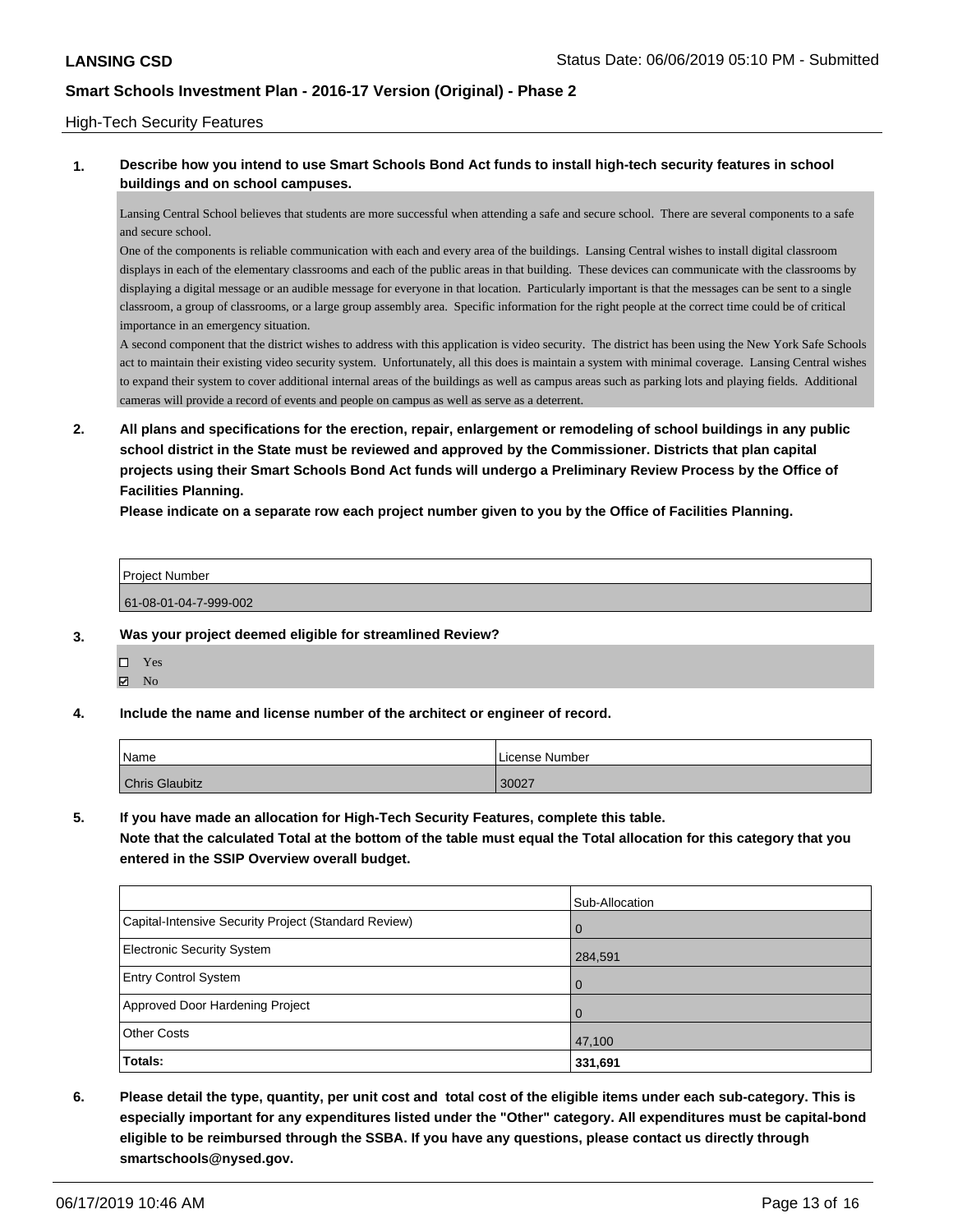# High-Tech Security Features

| Select the allowable expenditure<br>type.<br>Repeat to add another item under<br>each type. | Item to be purchased                                                                                 | Quantity | Cost per Item | <b>Total Cost</b> |
|---------------------------------------------------------------------------------------------|------------------------------------------------------------------------------------------------------|----------|---------------|-------------------|
| <b>Electronic Security System</b>                                                           | IPCSS-RWB-IC IP Classroom Display<br>with Flashers, 2 way audio, POE<br>includes enclosure           | 41.00    | 931           | 38,171            |
| <b>Electronic Security System</b>                                                           | IPSIGNL-RWB-IC Large Areas Digital<br>Display with Flashers, 2 way audio,<br>POE, includes enclosure | 4.00     | 1,568         | 6,272             |
| <b>Electronic Security System</b>                                                           | <b>IPSCM-RM-BB Back Box for IPSCM-</b><br><b>RM</b>                                                  | 48.00    | 35            | 1,680             |
| <b>Electronic Security System</b>                                                           | <b>IPSCM-RM-CB Drop Ceiling Brackets</b><br>for IPSCM-RM                                             | 48.00    | 35            | 1,680             |
| <b>Electronic Security System</b>                                                           | IPSCM-RM-IC IP Ceiling Speaker Pair<br><b>Audio Only</b>                                             | 24.00    | 441           | 10,584            |
| <b>Electronic Security System</b>                                                           | POE-INJ2-PLUS-NA Single port<br>Gigabit 802.3at PoE Plus injector with<br>power cord                 | 4.00     | 68            | 272               |
| <b>Electronic Security System</b>                                                           | DAY-CAMKIT-1 Interior IP Termination<br>Kit                                                          | 69.00    | 28            | 1,932             |
| <b>Other Costs</b>                                                                          | IPTA-IC50 Singlewire Informacast<br><b>Advanced Notification Endpoint</b><br>software                | 2.00     | 2,750         | 5,500             |
| <b>Other Costs</b>                                                                          | <b>Professional Services for</b><br>Engineering/Programming/Proj<br>Management/Checkout              | 1.00     | 32,600        | 32,600            |
| <b>Electronic Security System</b>                                                           | Cat 6A wiring for system NYSOGS<br>Contract rate per drop                                            | 75.00    | 500           | 37,500            |
| <b>Electronic Security System</b>                                                           | Subcontractor system installation and<br>buildout                                                    | 1.00     | 44,062        | 44,062            |
| <b>Electronic Security System</b>                                                           | 1 year maintenance on each endpoint<br>50 user license                                               | 100.00   | 9             | 900               |
| <b>Electronic Security System</b>                                                           | Avigilon: 3MP Int Surface Dome, 3-<br>9mm f/1.3, w/WDR, LC Tech, D/N, and<br>Analytics               | 16.00    | 747           | 11,952            |
| <b>Electronic Security System</b>                                                           | Day Automation: Interior IP Camera<br><b>Termination Kit</b>                                         | 16.00    | 28            | 448               |
| <b>Electronic Security System</b>                                                           | Day Automation: Exterior IP Camera<br><b>Termination Kit</b>                                         | 9.00     | 99            | 891               |
| <b>Electronic Security System</b>                                                           | Avigilon: 5MP Ext Surface Dome w/IR,<br>4.3-8mm f/1.8, w/LC Tech, D/N, and<br>Analytics              | 4.00     | 1,034         | 4,136             |
| <b>Electronic Security System</b>                                                           | Avigilon: Large Format Enclosure for                                                                 | 3.00     | 372           | 1,116             |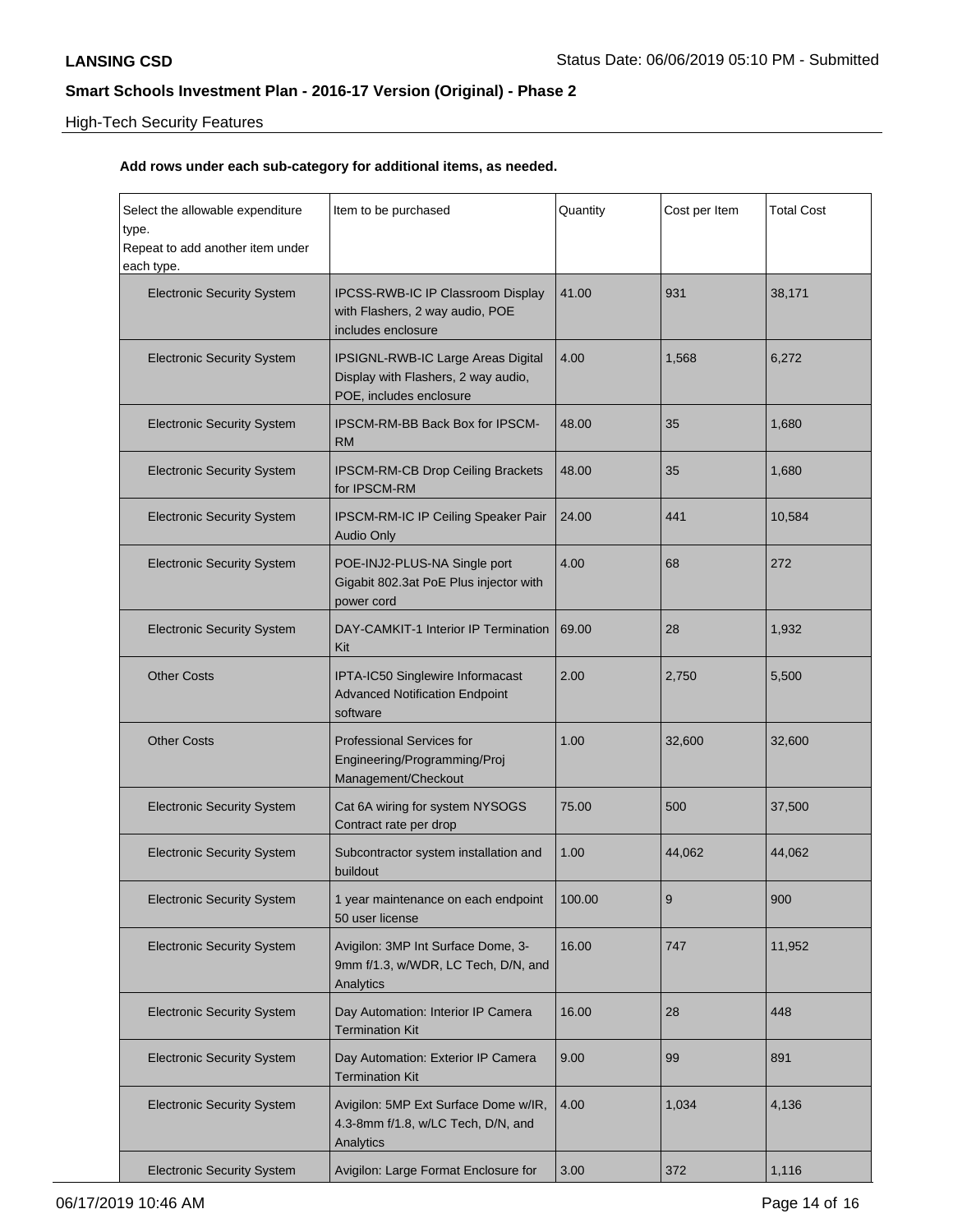High-Tech Security Features

| Select the allowable expenditure<br>type.<br>Repeat to add another item under<br>each type. | Item to be purchased                                                                                                                           | Quantity | Cost per Item | <b>Total Cost</b> |
|---------------------------------------------------------------------------------------------|------------------------------------------------------------------------------------------------------------------------------------------------|----------|---------------|-------------------|
|                                                                                             | <b>HD IP Pro Cameras with</b><br>12VDC/24VAC Heater, Wall Bracket<br>and Sunshield, Max combined camera<br>and lens length is 12.8in (32.5 cm) |          |               |                   |
| <b>Electronic Security System</b>                                                           | Avigilon: PoE+ power module, Powers<br>full camera enclosure features &<br>camera with a single Ethernet<br>connection                         | 3.00     | 210           | 630               |
| <b>Electronic Security System</b>                                                           | Avigilon: Single port Gigabit 802.3at<br>PoE Plus injector, Class 4 - NA power<br>cord                                                         | 3.00     | 67            | 201               |
| <b>Electronic Security System</b>                                                           | Avigilon: 30MP (7k) Box, H.264 HD<br>Pro w/LC Tech                                                                                             | 2.00     | 8,950         | 17,900            |
| <b>Electronic Security System</b>                                                           | Avigilon: Reinforcing wall mount<br>adapter for ES-HD-HWS-SM, ES-HD-<br>HWS, ES-HD-CWS, ES-HD-HWS-LG<br>& ES-HD-CWS-LG                         | 3.00     | 36            | 108               |
| <b>Electronic Security System</b>                                                           | Avigilon: Sigma, 35mm, f/1.4, Auto-Iris                                                                                                        | 2.00     | 1,858         | 3,716             |
| <b>Electronic Security System</b>                                                           | LANshack: 3' Cat 6 Copper Stranded<br>Patch Cable - Orange - Booted,<br><b>Snagless</b>                                                        | 2.00     | 5             | 10                |
| <b>Electronic Security System</b>                                                           | Avigilon: 16 MP (5K) Box, H.264 HD<br>Pro w/LC Tech                                                                                            | 2.00     | 6,713         | 13,426            |
| <b>Electronic Security System</b>                                                           | Avigilon: Sigma, 18-35mm, f/1.8, Auto-<br>Iris, Vari Focal                                                                                     | 1.00     | 1,486         | 1,486             |
| <b>Electronic Security System</b>                                                           | C2G: 20' Cat6 STP Patch Cable -<br>Orange                                                                                                      | 1.00     | 30            | 30                |
| <b>Electronic Security System</b>                                                           | Comnet: 90/264 VAC SWITCHING<br>MODE POWER SUPPLY, 240 WATT,<br>DIN-RAIL MOUNTING, 4INx5INx5IN                                                 | 1.00     | 318           | 318               |
| <b>Electronic Security System</b>                                                           | Comnet: Hardened 2 Port 1000Mbps +<br>8 Port 100Mbps Managed Switch,<br>Power Over Ethernet (PoE+ 30w),<br>PS48VDC-10A                         | 1.00     | 1,511         | 1,511             |
| <b>Electronic Security System</b>                                                           | Day Automation: CP for Pole Mount<br>App, 18x16x8 in. N3R Heated Enc,<br>120 Vac w/4 Receptacles                                               | 1.00     | 659           | 659               |
| <b>Electronic Security System</b>                                                           | Cat 6A cable drops fNYSOGS<br>Contract Rate per Drop                                                                                           | 166.00   | 500           | 83,000            |
| <b>Other Costs</b>                                                                          | <b>Construction Contingencies</b>                                                                                                              | 1.00     | 9,000         | 9,000             |